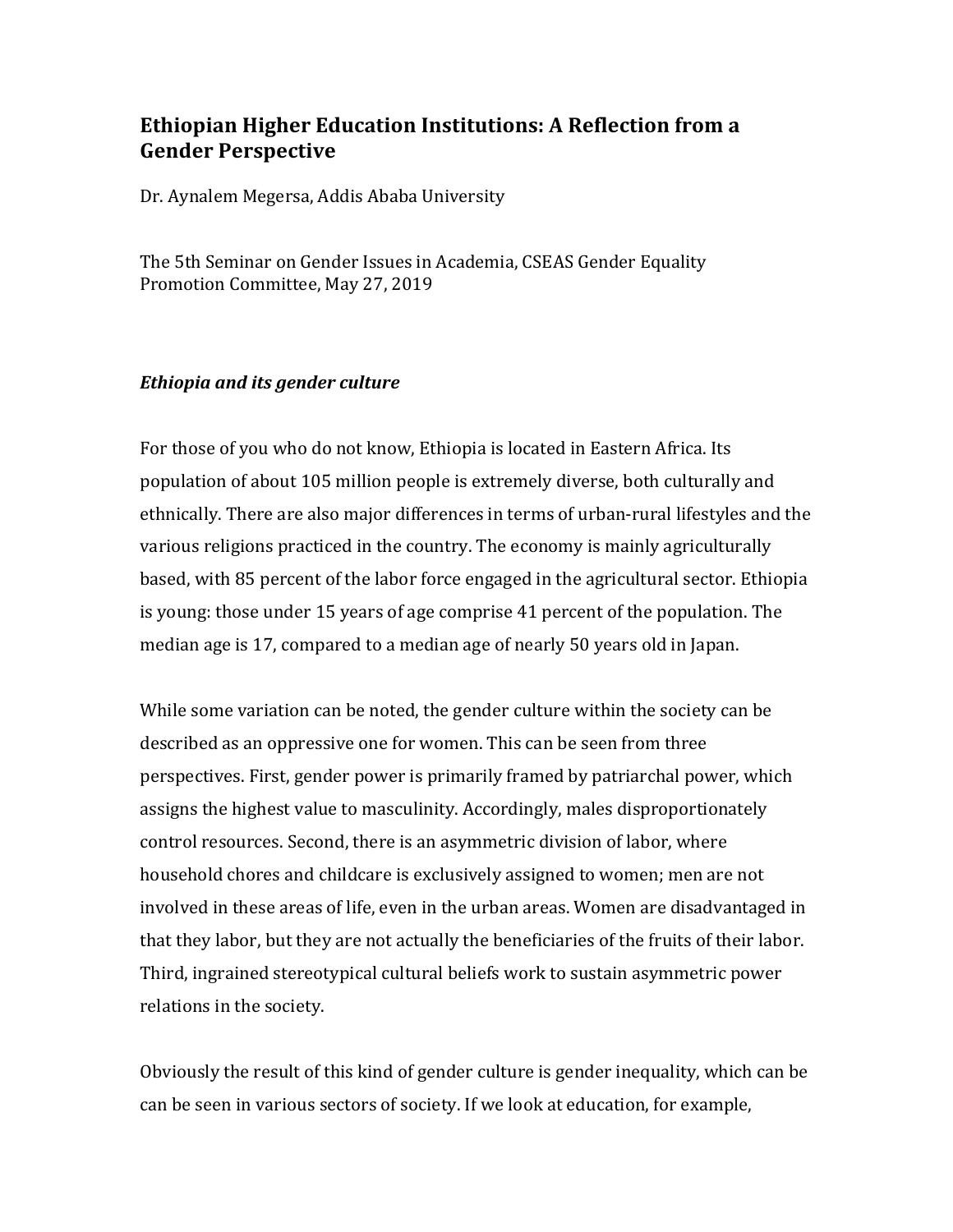women have a lower literacy rate compared to men and girls have lower enrollment rates in school. This is primarily because women are overburdened with household chores, so mothers tend to keep their daughters at home to help them. At the same time, when there is a shortage of finances to send children to school, parents will prefer to send their sons to school before, or instead of, their daughters. School dropout rates for girls are also high, due in large part because from the start the society does not have much confidence in girls succeeding in education. Early marriage also contributes to this, and specific cultural practices, such as female genital cutting and marriage by abduction, compromise the bodily integrity and health of girls. On the economic front, women have limited access to and control over resources.

#### *Higher education in Ethiopia*

If we look at the higher education system in Ethiopia, it is important to note that economic policy emphasizes human development as a key strategy for structurally transforming the agrarian economy to a more modern one. This is particularly justified given the youth of the population as described above. As education is the key aspect of human development, high attention is paid not only to general education, but also to expanding higher education. As a result, numerous universities have opened across Ethiopia during the past few decades. Until the early 1990s, Ethiopia had only two full-fledged universities; it now has nearly 50. There has been a subsequent exponential growth in enrollment: in the 2003 academic year, less than 100,000 students were enrolled in higher education and just three years later the number had risen to 800,000.

Until the mid-1990s, Ethiopia had very few private educational institutions, especially for higher education. Since the mid-1990s, however, private universities have flourished. While their capacity is not equivalent to government-run higher education institutions, they are contributing by opening up different programs, particularly in the fields of finance, business, and computer science. These institutions are run as a business and represent a broad range in terms of quality.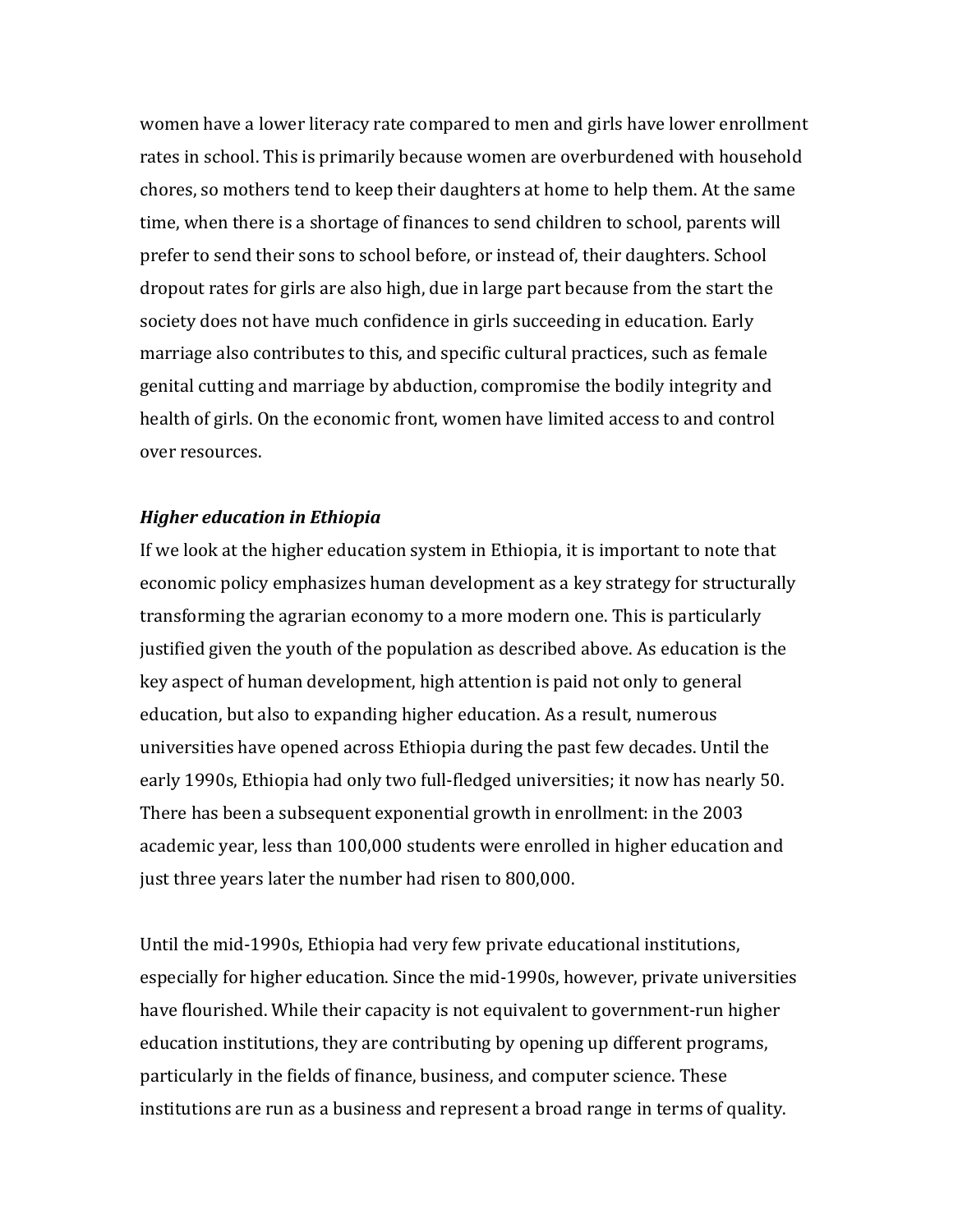Ethiopia lacks a strong system with close supervision to ensure that private institutions implement what is stated in various policies or proclamations in terms of instituting gender equity. However, in terms of contributing to the enrollment rate, these institutions do play their role.

### **The Center for Gender Studies at Addis Ababa University**

The Center for Gender Studies at Addis Ababa University was established in 1991 as a research and training center. In the early 1990s, after the socialist government was taken over by the recent government, several internationally-led gender initiatives swept the country. Within this environment, the United Nations Population Fund held a conference in Addis Ababa in 1991. This conference served as a seed for our Center. A group of interested women academics and researchers came together to establish the Center and the university volunteered to host it as a research center. Many committed volunteers from different disciplines, including medicine, psychology, and anthropology came together to support it in the early days. It was not a discipline-specific center, but rather developed based on the efforts of faculty members with tremendous commitment. The university officially established it as a research center, to provide research and training. At that stage, the Center was not engaged in academic activities, but instead conducted research and provided trainings to different government and nongovernmental organizations working on gender issues.

The Center progressed well and due to a huge demand from various sectors, in 2005 it established a M.A. program in gender studies, becoming a teaching unit within the university. Since then the Center has trained 13 batches of students, and more than 250 students have graduated from the Center. We are currently in the process of initiating a project to launch a PhD program in gender and development under the College of Development Studies.

The Center is engaged in research on a diverse set of topics, ranging from education to indigenous knowledge and development, specifically looking at any topic from a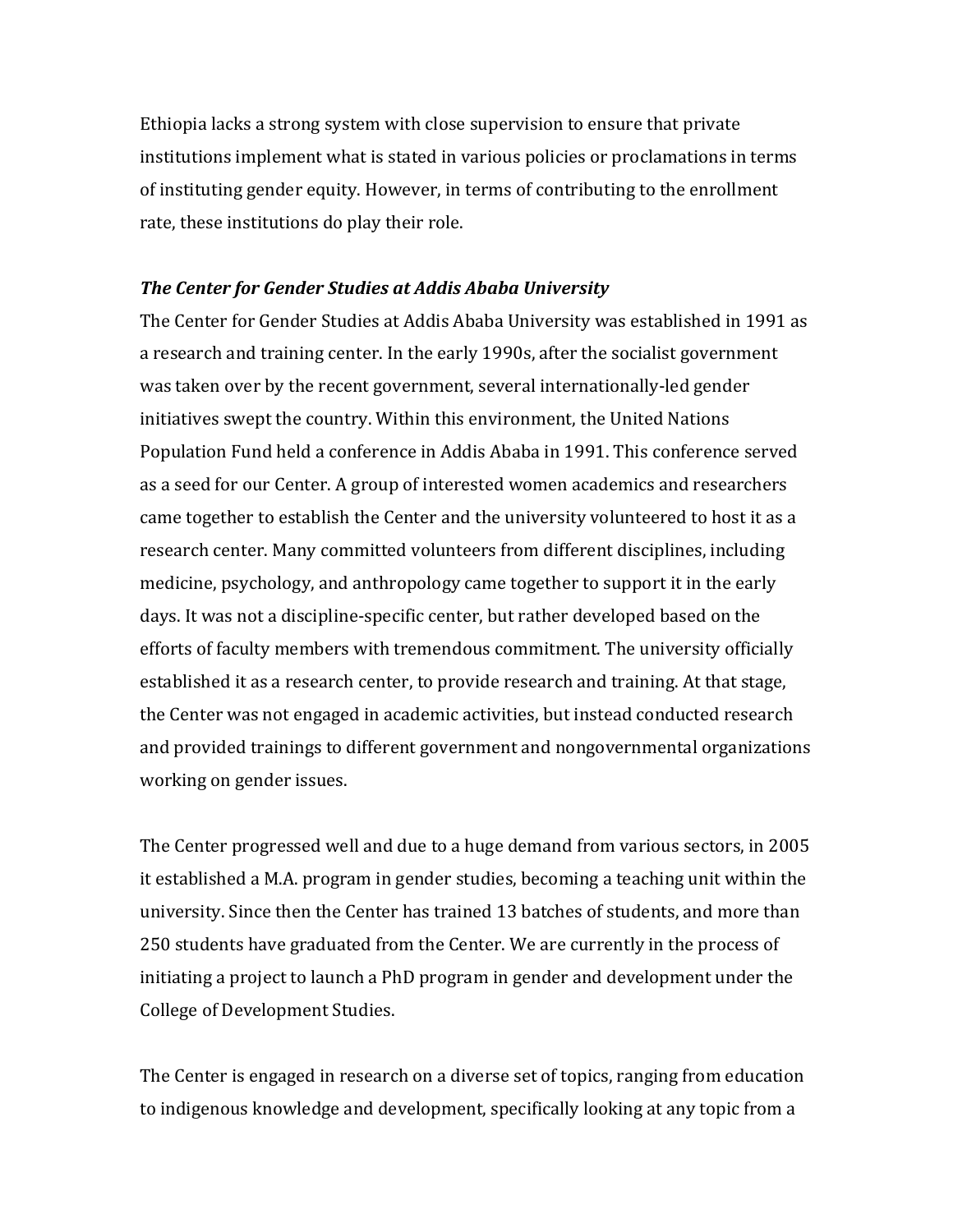gender perspective. The Center has numerous collaborative research projects and many partners in other universities. Unfortunately it does not have a partner from Asia, but we do have partnerships with Swedish, Finnish, and Norwegian universities in addition to our many partners in Africa, including the University of Nairobi, Makerere University in Uganda, Zambia University, Ahfad University in Sudan, and Johannesburg and Cape Town universities in South Africa.

We do hope to closely work with Kyoto University because gender is a global agenda and the Memorandum of Understanding between Addis Ababa University and Kyoto University provides us that opportunity. The house is already built; it is up to us to furnish it with research projects by forging collaborative initiatives.

I myself work on rural development and development-related issues. My training is in statistics and information science. You may ask, how did I end up coming to the field of gender studies? After completing my undergraduate studies, I was extensively engaging in some statistical analysis and could see the gender disparity in almost in every sphere of life, be it economic, social, political, or wherever I looked. Statistics became a tool for me to apply to gender and development. The Center is a place that allows a researcher like me, working on rural development, poverty, and globalization, to analyze how these issues affect women's lives.

### *Ethiopia's policy framework*

Looking at the policy framework, particularly related to women's equal participation in higher education, we can say that generally due attention is given to gender issues. The constitution assigns one article specifically related to the rights of women, but in other articles, the gender issue is repeatedly discussed. In the education sector, an education and training policy gives due importance to the equal participation of women. In alignment with this, five programs within different education sector development policies also all mention gender issues.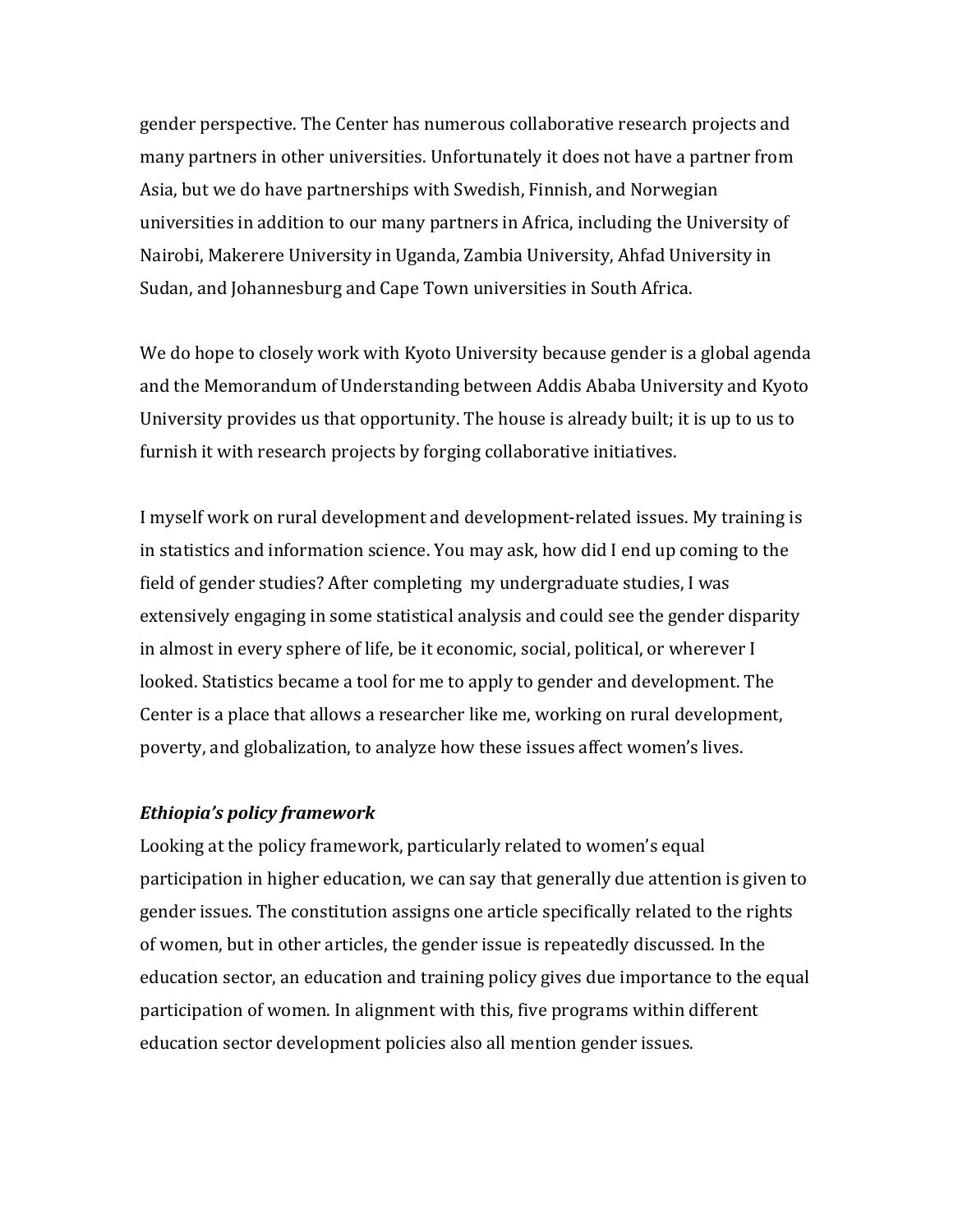A 2009 proclamation on higher education highlights the importance of providing differential admission for disadvantaged groups, including women. A strategic document also outlines how to promote participation of women in higher education through different equity instruments, including affirmative action, assertiveness training, guidance and counseling, establishment of a gender office, and implementing affirmative programs for academically needy female students.

#### *Achievements and challenges*

When we look at the gender patterns in higher education, it is very important to recognize the achievements. Female participation in higher education has certainly increased during the past few decades. Undergraduate enrollment rates for women show a steady rising trend both in overall number and percentage. This is also true, albeit on a smaller scale, for graduate studies. The number of female academic staff has also increased, both in number and proportion.

Yet even if we have something to celebrate, we also have challenges. Gender disparity in enrollment persists despite the increases. Despite the overall increase in the number of female students, the gender gap in all programs from undergraduate to PhD, remains steep. When we disaggregate the data by field, the gap between male and female enrollment is quite wide, especially in the fields of engineering and technology. This is what we call horizontal gender disparity. Other worrisome issues include the higher attrition rates amongst female students compared to their male peers and a lack of women in the faculty.

While more women are being recruited to be faculty and staff in the higher education system, they tend to concentrate in the lower strata when it comes to academic qualifications and rank. For example, in Addis Ababa University, we have around 239 female faculty members, but 52 percent have not studied at the graduate level, and only 18 percent of women faculty have a doctorate degree.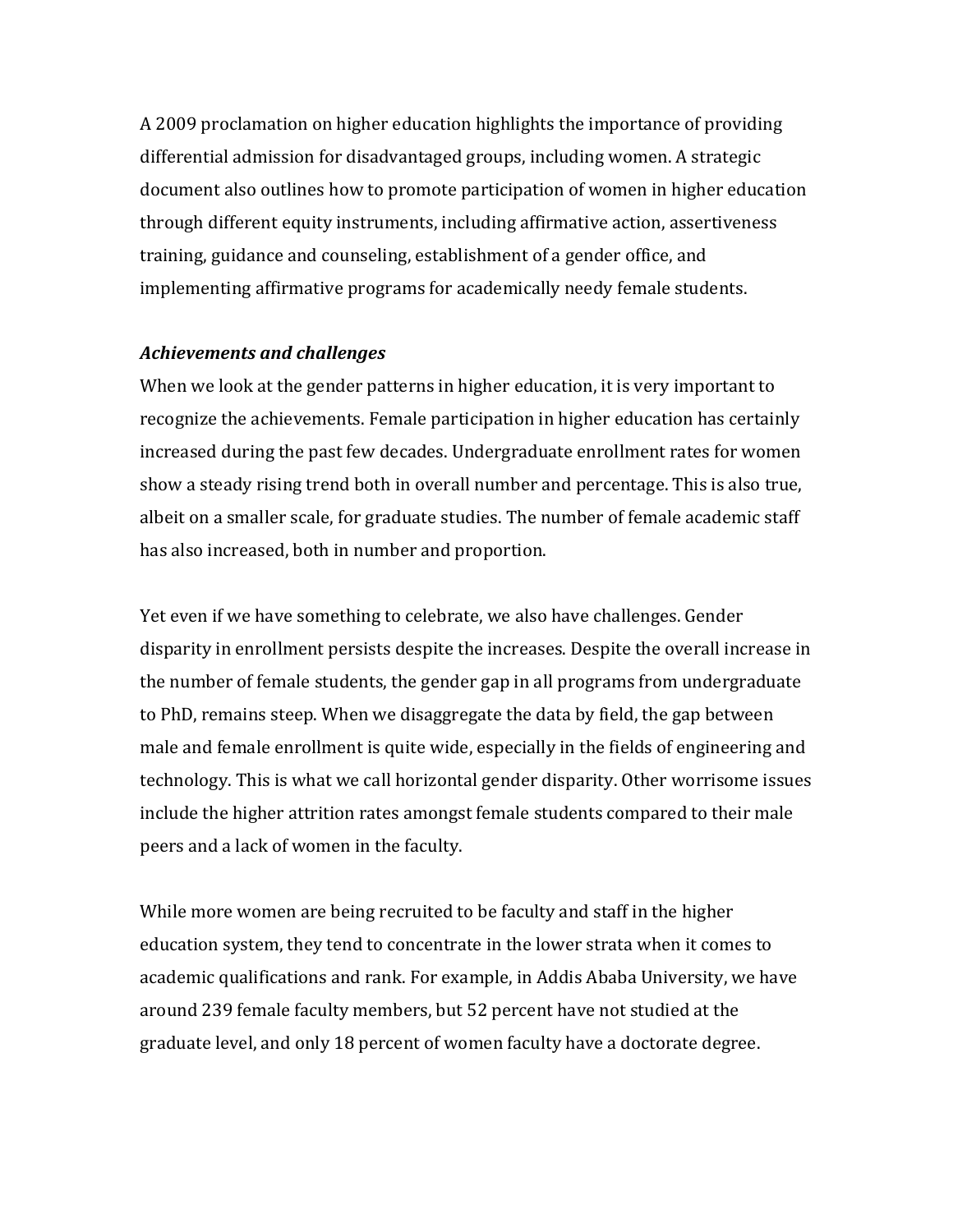Another challenge is the low participation of women in leadership positions and in different decision-making bodies. A study on 13 newly-established universities reveals that no university has had or currently has a female president. Only 9 percent of directors are female, but out of 20 directors, 13 are gender office directors. If the gender directors are not considered, then this percentage is reduced to 4.4 percent. Women's participation in various different decision-making bodies is also very low.

## *Structural barriers*

Despite some gains over the last few decades, wide gender parity remains an elusive goal in higher education in Ethiopia. Given this reality, various researches were conducted in our Center to uncover some of the structural barriers to gender parity. One of these inititives is the research sponsored by FAWE, the Forum for African Women's Educationalists. Other subsequent qualitative study particularly focusing on female academics was also conducted. The major research questions raised include 1) what are the experiences of female faculty in Ethiopia, and 2) to what extent do the gender instruments that I mentioned earlier actually address women's issues. These researches primarily focused on the challenges faced by female junior faculty members.

The major barriers noted in these studies are:

- 1. Lack of recognition and respect due to stereotypical attitudes in which case women's capacity is often questioned in different forms through the application of gendered meanings to their everyday life.
- 2. Women faculty also face this barrier in their relationships with their students, who do not pay due respect to female faculty as they do to male faculty. Because their capacity is continuously questioned, they are denied opportunities to enage in the university leadership and different research projects . As this pattern sustains, it has a negative impact on self-esteem, causing women to internalize the gender stereotypes.
- 3. Women also experience direct and indirect hostility and violence, mainly from students. There are reported incidents of sexual harassment in some of the recently-established universities as well.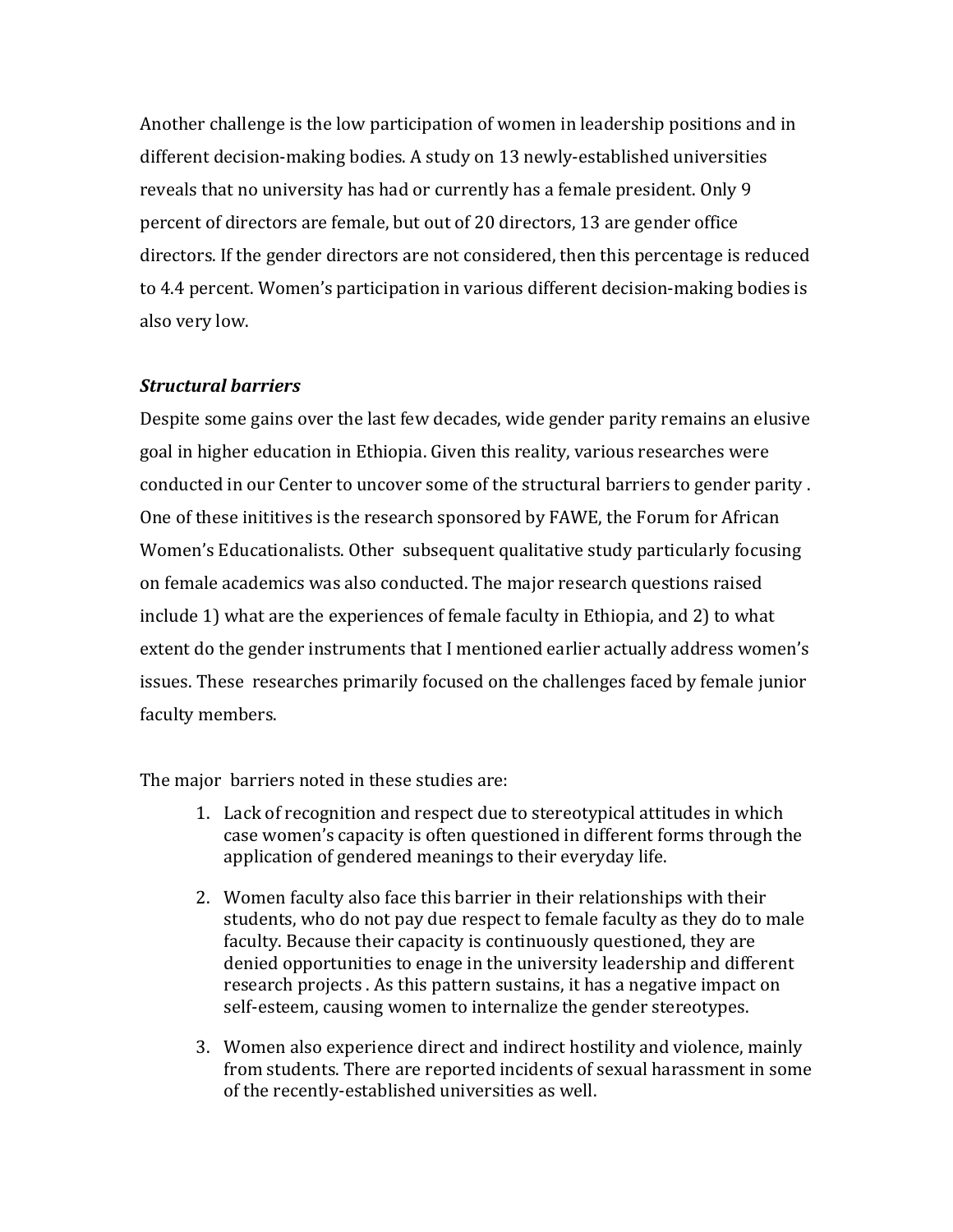- 4. Many women academics also repeatedly cited the challenge in relation to work-family balance. Their domestic role and household management is competing with the demanding work of academia. it was noted in the studies that women find themselves continuously guilty, whether they are at home or in the office. For male colleagues, if a woman in academia has a family, it is considered an impediment for her to take a leadership position and engage in activities such as research and collaborative works.
- 5. Long-held views on appropriate gender roles and behavior are another barrier. This is particularly related to women not having access to informal groups. In Ethiopia, at least where I work, informal groups are not for socialization only, they also serve as a source of information, a resource, and a channel for learning of potential research and other professional opportunities. However, since women are few in number, most of these forums are male-dominated, or for that matter, male-only. It is not "normal" or socially acceptable for women to join such informal groups. Although social norms apply to such groups, they actually discuss research and work-related issues, leaving women out of the information loop. Instead of understanding how prevailing gender relations create such barriers to women, male colleagues blame women for being illinformed.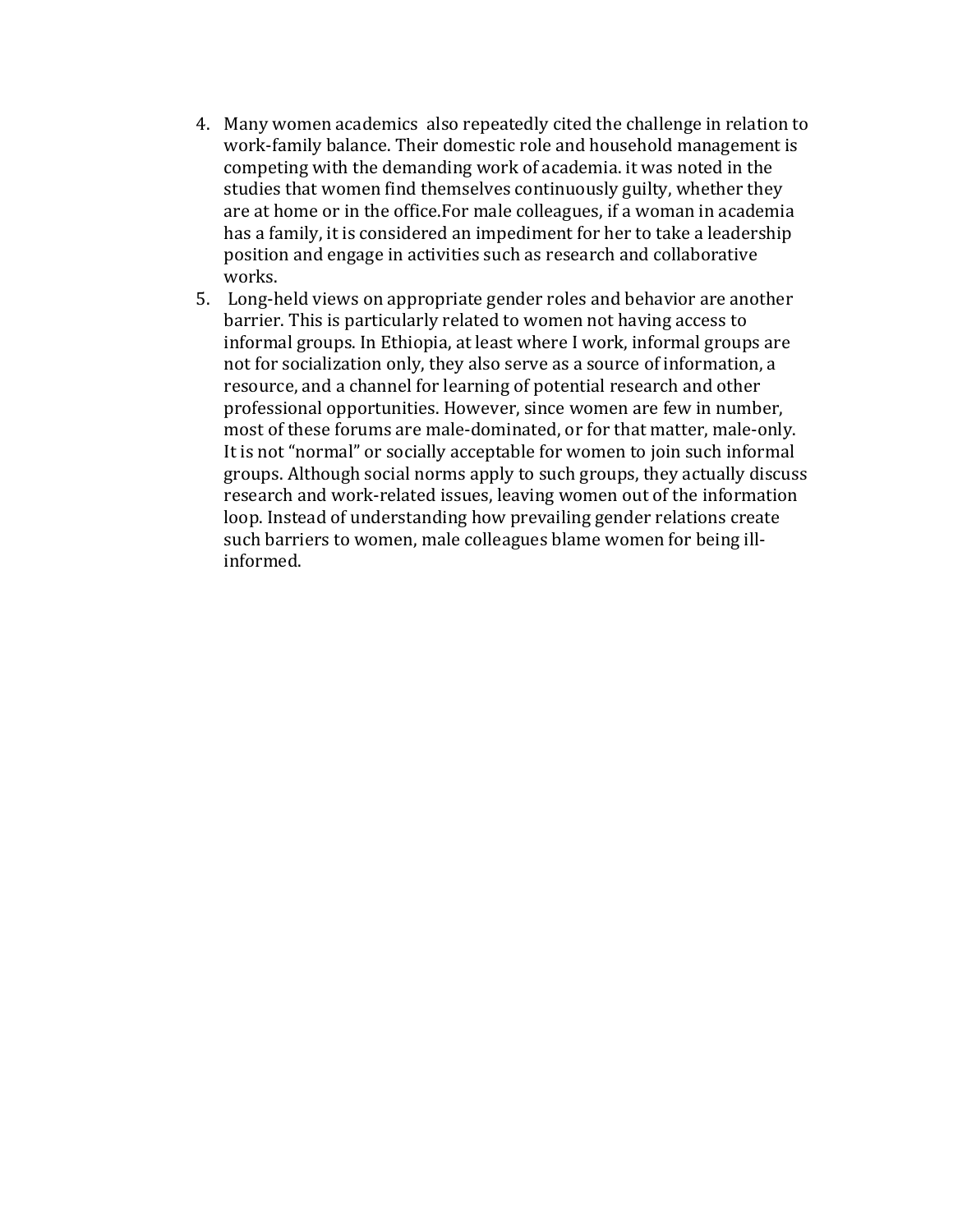# **The importance of mentorship**

I am a beneficiary of mentorship, because the first director of our Center initiated a mentorship program and invited me and another female colleague to join her in her research. Through that I learned a tremendous amount. It is very important for women to have such a forum and be supportive to each other. Our Center also hosts public lectures twice a year that intentionally focus on female role models. We invite very successful women working in or retired from different managerial and leadership positions to share their life stories, the hardships they went through, and how they coped with challenges to reach the positions they have today.

6. Some junior faculty members also noted with resentment that female senior faculty members do not create a supportive environment for them. This of course needs to be triangulated by talking to the senior faculty members to determine whether such behavior is intentional, or a result of their shortage of time. Women senior faculty members also are burdened with family and household responsibilities and many engagements. 

7. Affirmative action comes with its own baggage, which inadvertently creates new barriers

for women. Male colleagues regard affirmative action as meant for incompetent women. Such confusion about the various affirmative measures and their implementation causes inaccurate meanings to be attached to them, further stereotyping women.

# *Limitations of the policy landscape*

While Ethiopia's policies promote gender equality, gender inequality continues to persist, in quantitative and qualitative terms. The range of studies in the area reveal the following limitations. First, there is superficial representation of gender equality in higher education. Some would call this a mis-location of the problem, because the way gender inequality is understood in higher education is in quantitative terms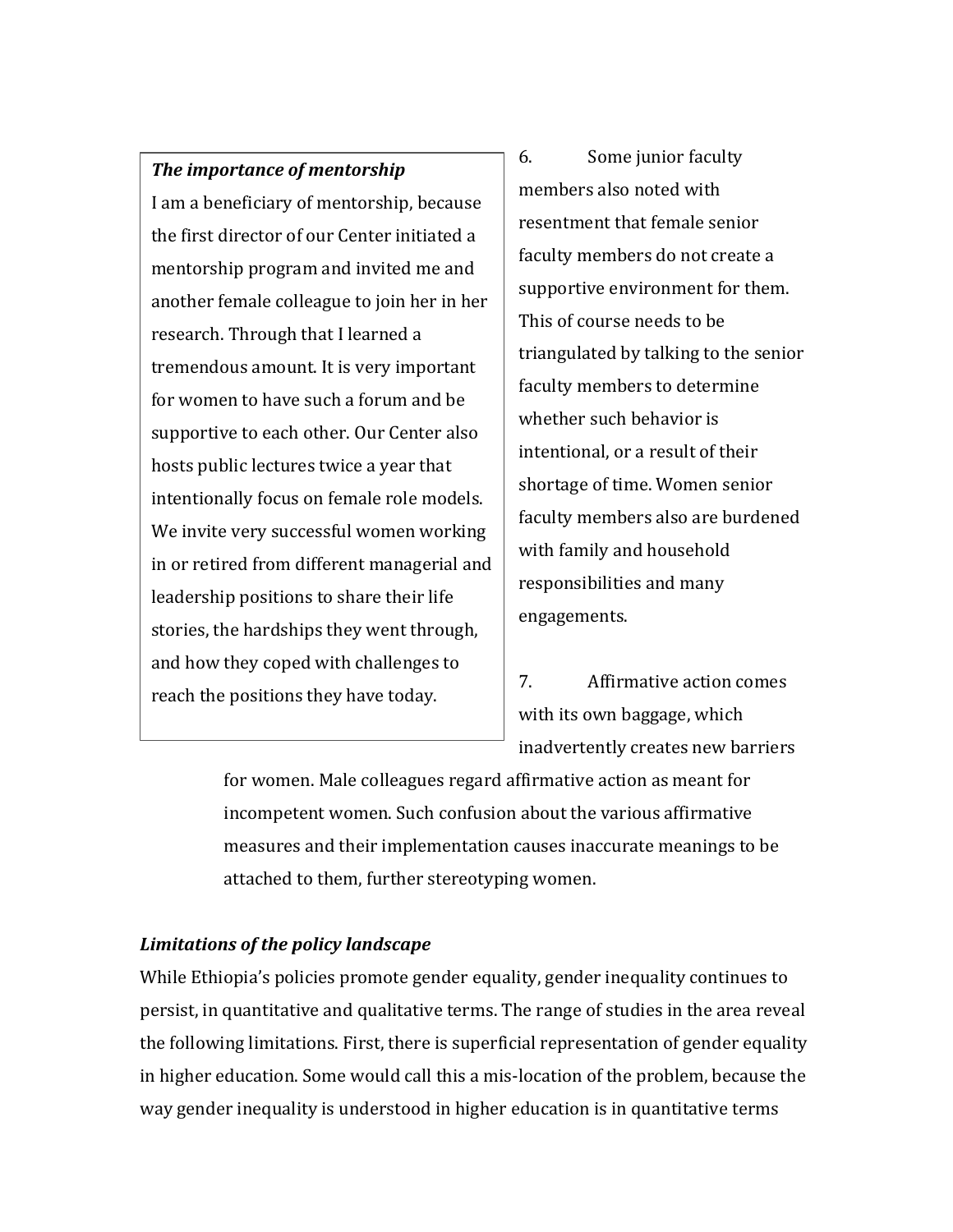only. For example, the 2009 higher education proclamation identifies the problem of quantitative inequality, in such things as disparity in enrollment, poor academic performance of female students, and a lack of facilities. There is no mention of structural barriers that reproduce the problem of gender inequality. Naturally, if there is problem with how the problem is articulated, the equity instruments that are identified to solve the problem may not be adequate. The government identified affirmative action, provision of assertiveness training, guidance and counseling services, establishment of a gender office, and providing affirmative programs as useful instruments. These all are focused on women themselves, but do not address structural barriers that are creating impediments to women's advancement.

Second, the policy documents are silent with respect to academic women. Even as women faculty face so many problems, the issue of academic women is not discussed in full. Whenever it is discussed, it is in terms that reduce them to mere instruments in the quest for higher enrollment of female students. It is difficult for younger women to find mentors, or role models, because senior women faculty face their own problems. These are some of the issues that should be taken into account when seeking solutions.

In conclusion, notwithstanding the positive developments since the late 2000s, gender disparity in higher education is still widespread and worrisome in Ethiopia. This critical assessment of gender inequality in Ethiopian higher education shows that it is not only about inequality in access to opportunity, but also, and more so, a form of inequality in the opportunities themselves. Efforts to increase the number of women in higher education through affirmative action policies may not result in gender equity, as a gender-biased structural factors deeply rooted in the organization and functioning of higher education persist in hindering the progress and success of women. Hence, beyond merely facilitating access or entry into higher education institutions, it is crucial to be attentive to structural aspects of the problem and create a gender-friendly environment in higher education institutions.